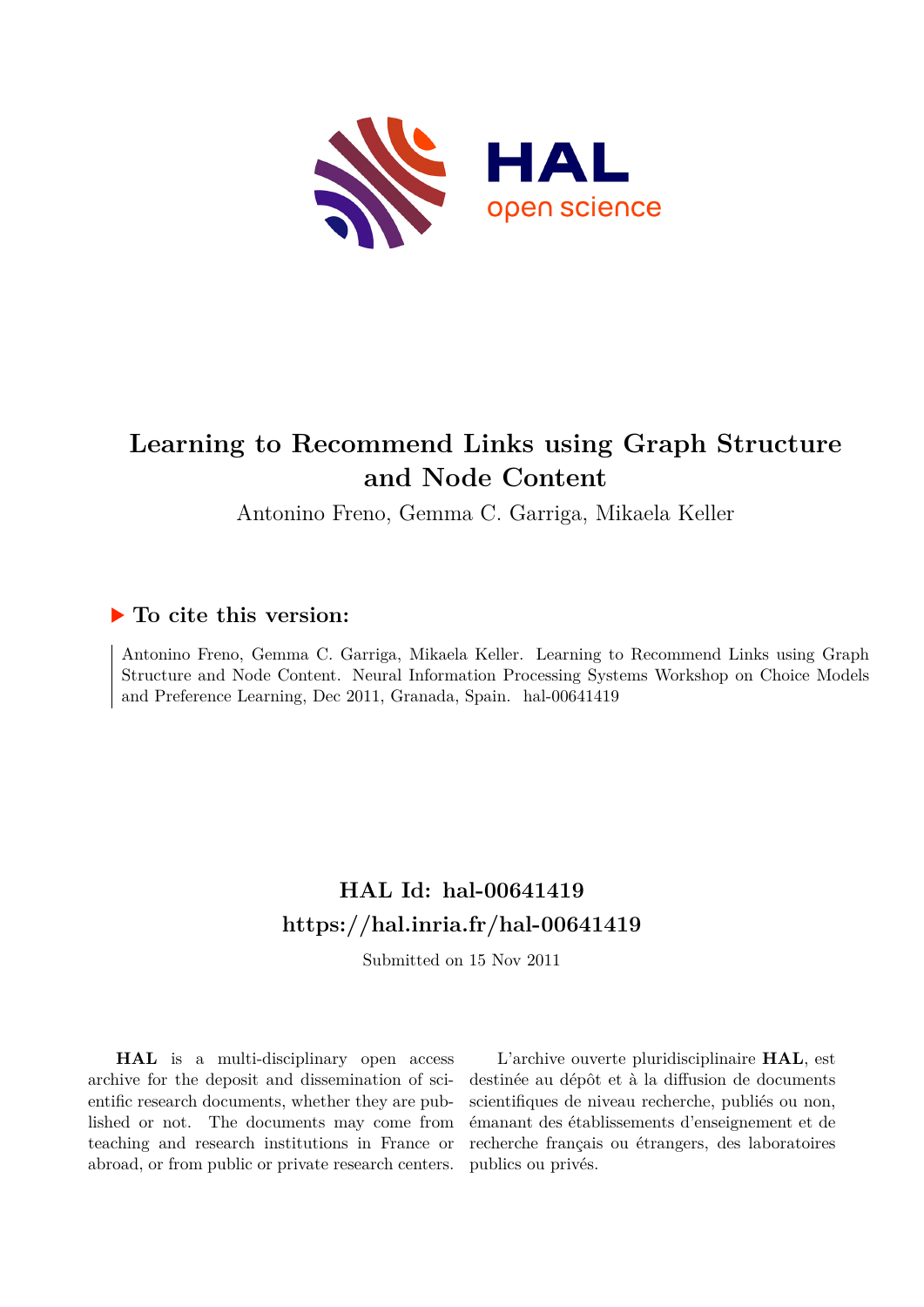# Learning to Recommend Links using Graph Structure and Node Content

Antonino Freno<sup>2</sup> 2 INRIA Lille Nord Europe, France first.last@inria.fr

Gemma C Garriga<sup>2</sup> Mikaela Keller<sup>1</sup>

 $<sup>1</sup>$  Université de Lille 3, France</sup> first.last@inria.fr

### Abstract

The link prediction problem for graphs is a binary classification task that estimates the presence or absence of a link between two nodes in the graph. Links absent from the training set, however, cannot be directly considered as the negative examples since they might be present links at test time. Finding a hard decision boundary for link prediction is thus unnatural. This paper formalizes the link prediction problem from the flexible perspective of preference learning: the goal is to learn a preference score between any two nodes—either observed in the network at training time or to appear only later in the test—by using the feature vectors of the nodes and the structure of the graph as side information. Our assumption is that the observed edges, and in general, shortest paths between nodes in the graph, can reinforce an existing similarity between the nodes feature vectors. We propose a model implemented by a simple neural network architecture and an objective function that can be optimized by stochastic gradient descent over appropriate triplets of nodes in the graph. Our first preliminary experiments in small undirected graphs show that our learning algorithm outperforms baselines in real networks and is able to learn the correct distance function in synthetic networks.

## 1 Introduction

Link prediction is a key problem in graph mining that has become fundamental to applications in recommendation systems, social networks, market analysis, and so on.

The problem of predicting links in a social network is a binary classification task that estimates the presence or absence of a link between two nodes in the graph. Formally it can be casted as follows: given an undirected graph at time t, namely  $G_t = (V, E)$  with nodes V and edges  $E \subseteq V \times V$ , predict the presence of new edges in the evolved graph at time  $t + 1$ , namely  $G_{t+1} = (V', E')$  for  $\bar{V}' \supseteq V$  and  $E' \supseteq E$ . Two types of settings for this problem have been identified by the machine learning community ( $[15]$ ). In the *structural* setting, graphs at times t and  $t + 1$  have the same fixed set of nodes and only new edges are expected to appear at time  $t + 1$ ; in the *temporal* setting, the initial graph is expected to evolve more freely, by growing not only with new edges but also with new nodes and their associated new edges. In this paper we focus on the prediction and recommendation of new edges in both settings.

Challenges for the general link prediction problem have been clearly outlined in the recent literature [14, 15]. A first challenge concerns the extreme sparsity exhibited by the network datasets: the number of edges known to be present at time  $t$  are much less than the number of absent edges; also, the number of edges to be predicted at time  $t + 1$  will be most probably small. Several drawbacks arise from this challege to the solution based on a binary classification. The first is the unreliability of the absent egdes as natural negatives examples; indeed in many cases the absent edges are simply unknowns to be predicted. A second drawback is that finding a hard boundary between the predicted classes in the test set is rather unnatural when so few edges will have to be predicted.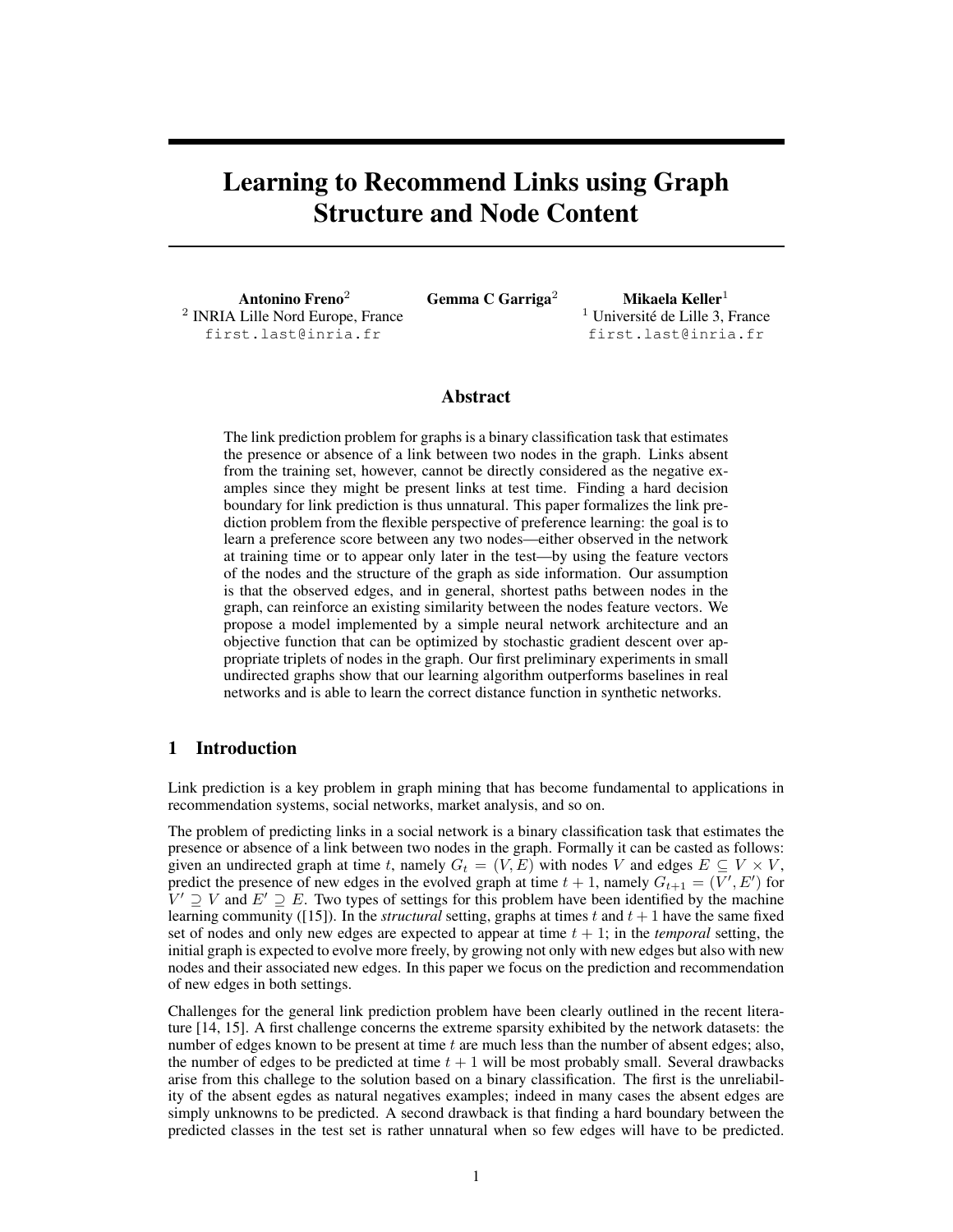Previous literature deals with these drawbacks with different strategies. For example, factorizations of the adjacency matrix of the graph offers an approach to the link prediction problem in a matrix completion setting [1, 18, 15].

Such solutions are however limited in that a fixed set of nodes has to be considered at both time  $t$ and time  $t + 1$ , hence it cannot deal with the real temporal prediction of network evolution that we will be also considering here.

Our approach deals with these issues by redefining the link prediction task as a *link preference* problem. Reasoning with preferences offers the flexibility of making predictions based on recommendations which could be violated. Our goal will be to learn a preference score  $f(x, x')$  for every node x to any other node  $x'$ —either currently present in the network or to appear in the future—indicating their (mutual) affinity given the current network configuration. We will then use the scores  $f(x, \cdot)$ to rank the possible edges that might appear connected to x at time  $t + 1$ .

In order to learn preference scores for all nodes, even those not observed at current time  $t$ , we use both current structure observed in  $G_t$  and content information for the nodes. We suppose that every node x (present or future) has an associated feature vector  $x \in \mathbb{R}^d$ . Our algorithm will learn the preference score  $f$  to be a similarity function between pairs of feature vectors using the structure of graph  $G_t$  as a feedback. Indeed, it is challenging for link prediction to combine both content of the nodes and structure of the graph in a reasonable way: while structure plays an important role to predict within-community links, feature vectors are necessary to recommend links connecting nodes with strong affinities, which might be within- but also outside-community links. Naturally, these type of links crossing the community borders cannot be predicted by using only the structure of the graph if communities are disconnected at time  $t$ . Our assumption here is that it is possible to find an embedding of the nodes that would both respect the proximity constraints encoded in the observed edges, and in general, shortest paths between nodes in the graph, as well as the similarities in the feature space.

We propose an optimization function that properly models the singularities of this link preference problem. To optimize our objective function and learn the final preference score function  $f$ , we use neural networks, which will allow us to perform online optimization by sampling some set of appropriate triplets of nodes in the graph. An added benefit of such approach is that learning the score function can therefore be performed online, thus rendering it scalable in the case of very large networks.

The problem of learning a preference score for links in a graph as explained here can be seen as a special case of the *instance ranking* setting from preference learning [5, 6]. As in instance ranking, our goal is to produce a ranking function  $f(x, \cdot)$  that will order a new set of instances for a given node x; however, our instances are not independent anymore, and therefore, our final  $f$  should take into account on the connectivity structure of the instances given by the graph too.

We present in this paper initial experiments that compare our approach on undirected binary graphs to several baselines approaches predicting links using exclusively the structure of the graph or a distance metric between feature vectors. Motivated by similar preference learning problems and because it is more sensitive in imbalanced datasets, our comparison for the link prediction scenario will be based on area under the ROC curve (AUC). Our first results show that our algorithm is able to learn the correct distance function in synthetic networks and outperform baselines in real networks.

# 2 Related Work

With the increased popularity of online social networks and also with the advent of new network completion problems in bioinformatics, the task of predicting links (mostly in undirected graphs) has been extensively studied in the recent literature. In general, popular graph-based proximity measures like personalized page-rank, Adamic/Adar or commute times are used for link prediction on graphs. The experimental setup performed in [13] showed that basic heuristics using an ensemble of short paths between two nodes, such as Katz measure [8], often perform the best from these baselines. These models are considered to be *unsupervised*; they do not involve any learning and their scores are predefined given the specific structure of the input graph and they have been analyzed theoretically in [16].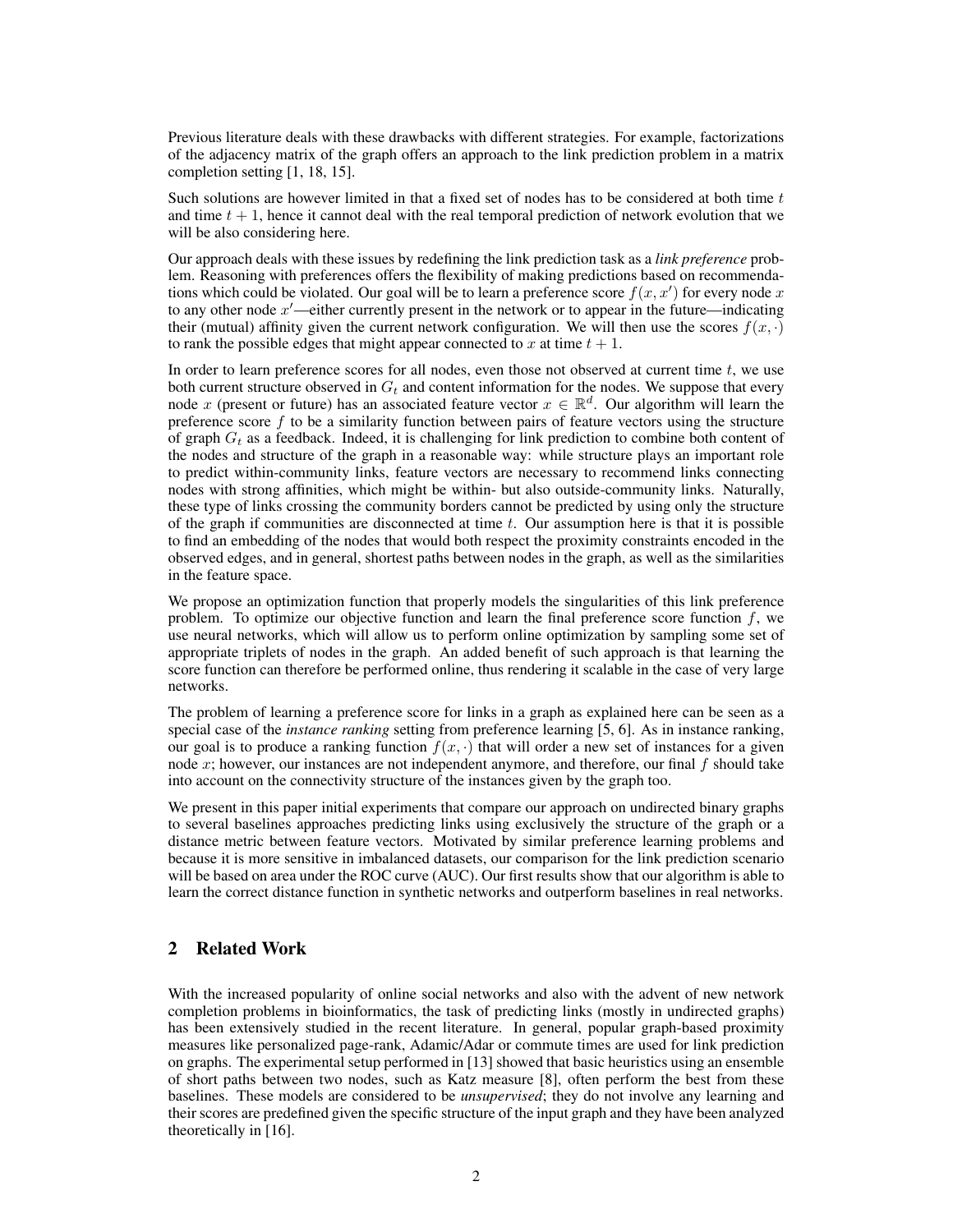*Supervised* models on the other hand, aim at performing link prediction by viewing it as a binary classification task. A popular formalization has been to express the prediction of links as a matrix completion problem, solved via matrix factorizations of the adjacency matrix of the graph. In [1] the goal is simply to factorize the adjacency matrix of the graph. Works such as [18, 15] show how edge or node features can be incorporated into the factorization formulation. Also the work in [9] proposes a matrix factorization approach based on kronecker graph operations. These approaches have become very popular as a natural extension from the collaborative filtering problem in recommender systems, which exhibits similar challenges to link prediction [10]

Another different supervised approach to link prediction is [11], where the goal is to learn a transformation on the graph's algebraic spectrum which will serve as prediction of the linking potential scores. There are also approaches, for example [14], based on learning the right random walk in the graph so that a measure similar to page-rank can be computed.

As we do in this paper, all these aforementioned supervised approaches learn some sort of scores for each entry in the graph  $G_t$  in order to "complete" the graph at time  $G_{t+1}$  or propose ranks of affinity between nodes. The natural advantage of our approach over the others is that, by learning a supervised preference score, we are able to classify (i.e., to rank) the links of nodes that have never been seen before in the training graph  $G_t$ . Indeed, proposed solutions mentioned here are basically for structural prediction.

From the perspective of learning a distance metric, our problem formalization can be considered similar to [17]. However, our feature vectors are not independent; we are dealing here with a graph that estabilishes dependencies between feature vectors at time t.

Finally, it is worth noting as related work that the problem of learning a preference score for links in a graph has similarities with the *instance ranking* setting from preference learning [5]. As in instance ranking, our goal is to learn a ranking function  $f$  that will order a new set of instances. Again, in instance learning instances are considered to be independent one of the other; in our case, instances (nodes) are constrained by the connectivity structure observed in the input graph.

### 3 Our Approach

Let us assume that we know, up to a certain point in time, the interactions that occur between a group of entities. Let us also assume that we have a set of  $d$  real attributes describing those entities. To simplify notations in the remainder of the text, we will use  $x_i$  both to refer to an entity i and to its associated vector of attributes. As stated above, we would like to learn a ranking function allowing to order every pair of observed entities, as well as new upcoming entities, with respect to any other pair of entities, according to their respective potential for interaction or mutual affinity. We first make the hypothesis that the potential for interaction has some manifestation in the feature space, that is that two pairs of entities which have similar combined features would have similar affinities.

To put it more formally, let us assume that we are given a graph  $G_t = (V_t, E_t)$  summarizing the interactions  $E_t$  collected at time t between a set  $V_t$  of n entities. We are also given, for each node in the graph  $G_t$ , a vector of attributes in  $\mathbb{R}^d$ . We would like to learn a function

 $f: \mathbb{R}^d \times \mathbb{R}^d \rightarrow \mathbb{R}$ 

such that for all triplets of entities  $x, x_+, x_- \in V_t$  with,  $(x, x_+) \in E_t$  and  $(x, x_-) \notin E_t$ :

$$
f(x, x_{+}) > f(x, x_{-}).
$$
\n(1)

In the same vein, we can also express constraints similar, to a certain extent, to the one of equation (1) for triplets  $x, x_+, x_-,$  where x is connected to  $x_+$  through a path of length at most k, and there is not such a short path to  $x_$ . At time  $t + 1$ , there will be newly created links, between nodes already present at time t as well as links involving new nodes, in the graph  $G_{t+1} = (V_{t+1}, E_{t+1})$ , where  $V_t \subseteq V_{t+1}$  and  $E_t \subseteq E_{t+1}$ . New nodes will also be provided with a a vector of attributes in  $\mathbb{R}^d$ . The assumption is that those new nodes will have features drawn from the same distribution as the nodes in  $V_t$  and that the linking process is preserved from one time step to the other so that those new links would have a high score  $f$  in the ranking of pairs of nodes.

For the sake of simplicity we restrict ourselves here to undirected graphs, that is to interactions that are symmetric. However this model could be easily generalized to directed graphs. In the simpler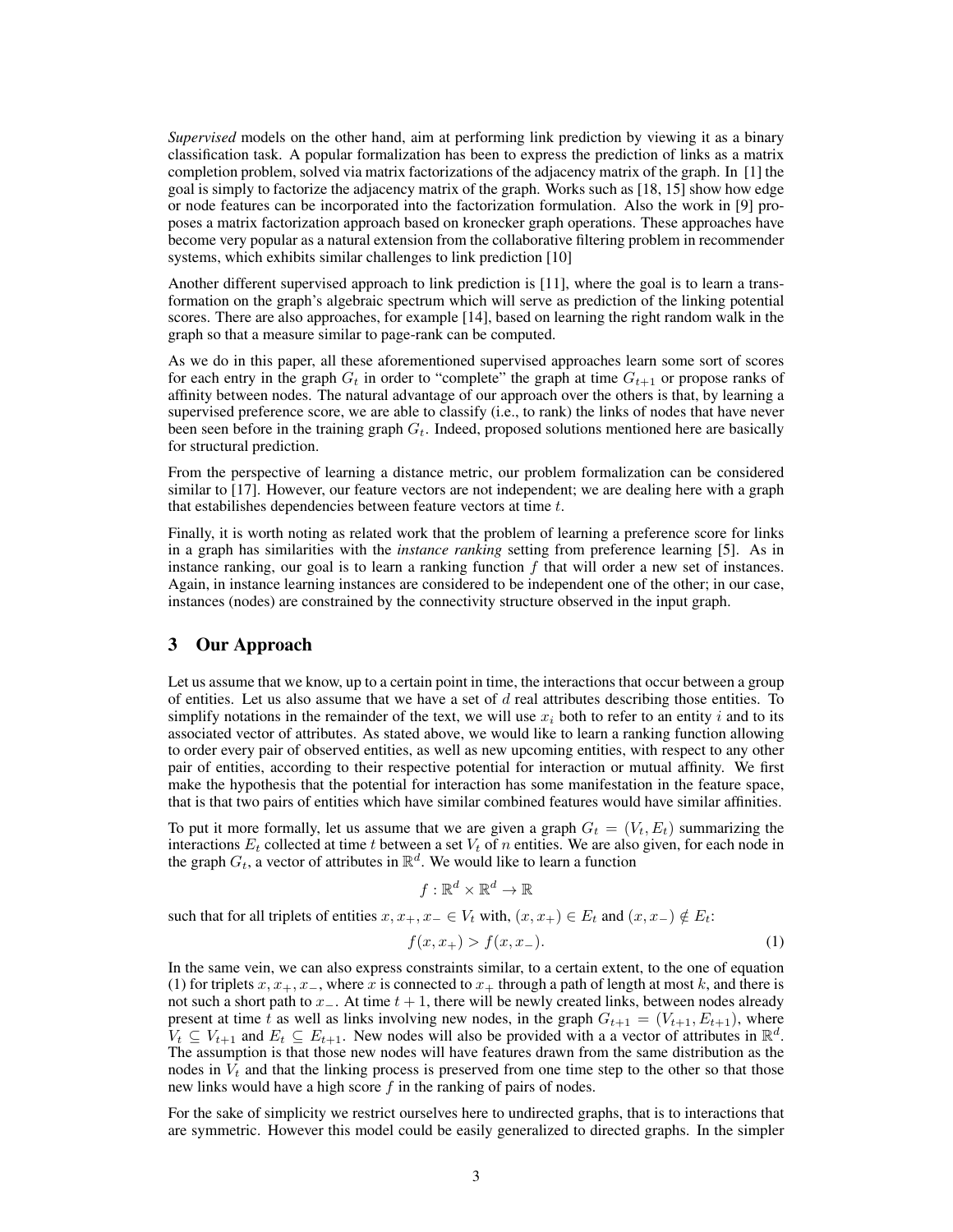symmetric case, equation 1 can be reformulated as:

$$
\psi(x, x_+, x_-) = \phi(x) \cdot \phi(x_+) - \phi(x) \cdot \phi(x_-) > 0. \tag{2}
$$

where  $\phi$  is the embedding of the nodes feature vector into a new representation, and  $\psi$  is the relative comparison of the similarity (dot product) of the nodes of the triplet in that new representation. We expect this embedding to take both into account smoothness constraints with respect to the feature space and preferences of relative proximity from the structure of the graph<sup>1</sup>.

Let  $T_1$  be the set of valid triplets  $(x, x_+, x_-)$ , such that x is connected to  $x_+$  but not to  $x_-$ , that is  $(x, x_+) \in E_t$  and  $(x, x_-) \notin E_t$ . Generalizing, let  $T_k$  be the set of triplets  $(x, x_+, x_-)$ , such that the shortest path connecting x to  $x_+$  is of length k and there is no path connecting x to  $x_$ or it is of length more than  $k$ . Our cost function to optimize reads,

$$
C = \sum_{(x,x_+,x_-) \in T_1} \text{loss}(\psi(x,x_+,x_-)) + \sum_{k=2}^K \alpha_k \sum_{(x,x_+,x_-) \in T_k} \text{loss}(\psi(x,x_+,x_-)) \tag{3}
$$

with  $1 < \alpha_1 < \cdots < \alpha_K$ , so that more importance is given to triplets involving direct interactions. Cost functions similar to the first element of the sum in equation (3) have been called ranking criterion with proximity constraints by  $[17, 3, 7]$ . In our case a set of k terms with decreasing importance are added to the sum that exploits longer path proximity constraint given by the graph structure. A function such as  $\psi(x, x_+, x_-)$  can be learned using a model similar to the *Siamese* neural network proposed by [2] and more recently explored by [4]. In our case,  $\phi$  is a perceptron with a non-linear activation function, replicated three times for  $x$ ,  $x_+$  and  $x_-$ , and learned by stochastic gradient descent optimization of C, defined with a hinge loss, chosen for its known good generalization properties as follows:

$$
loss(\psi(x, x_+, x_-)) = max(0, \psi(x, x_+, x_-) + 1)
$$

During the online training process, instead of explicitely choosing the  $\alpha_k$  weigths, we randomly sample triplets from  $T_k$ ,  $1 \leq k \leq K$  with a bias inversely proportional to k.

At test time to every pair of nodes with feature vectors  $x$  and  $x'$  we are able to associate a score  $f(x, x') = \phi(x) \cdot \phi(x).$ 

#### 4 Experimental Evaluation

Baselines. We evaluate the predictive performance of our approach against two different types of unsupervised baselines: scores computed on structural properties of the graph only and scores computed as a predefined distance measure on the feature vectors only. The first corresponds to the *topological* baselines from Liben-Nowell and Kleinberg in [13]; we will use here scores obtained by computing the common neighbors, Katz measure, Adamic/Adar measure and commute times in the graph. The second type of baselines are *distance-based* where we will predict the score from any node to any other node by computing either Euclidean distance or Cosine similarity between their feature vectors.

In order to assess the improvement with respect to the prediction accuracy that a random decision process would achieve on each one of the considered datasets, we also report results for a random predictor which simply selects edges in the test set at random, according to the edge prior distribution computed on the graph at time t:  $p((x, x'))$  linked) =  $\frac{2 \cdot |E_t|}{|V_t| \cdot (|V_t| - 1)}$ .

Datasets. As real dataset we will use the NIPS coauthorship network. Feature vectors of authors in this network are represented by the bag-of-words they use in the abstracts of their published papers. For separating the network in training  $G_t$  and test  $G_{t+1}$ , we used years from y to 2000 for training and years from y to 2003 for test, resulting in a network of  $n_t$  authors in  $G_t$  and  $n_{t+1}$  authors in  $G_{t+1}$  (values for  $n_t$  and  $n_{t+1}$  are reported in table 1). In order to have more diverse bag-of-words representation for collaborating authors, we discarded authors with less than two papers in the considered period. We created 3 such splitting of the NIPS dataset for years  $y \in \{1998, 1996, 1992\}$ which we be named nips-1, nips-2 and nips-3. We also generated synthetic networks in order to test

<sup>&</sup>lt;sup>1</sup>In the case of directed graphs one can instead consider the learning of an embedding for the concatenation of pairs of feature vectors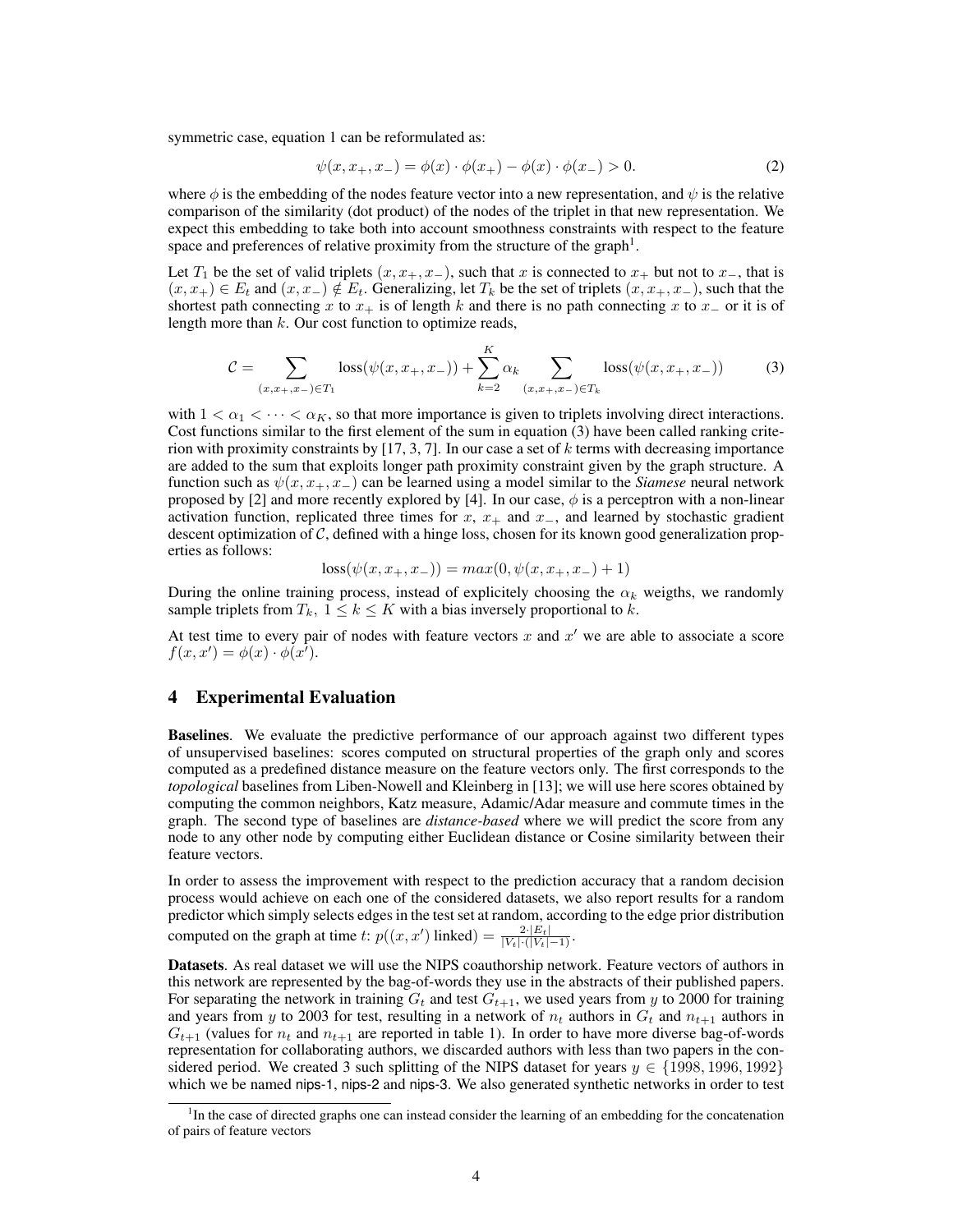|                    | Clust <sub>500</sub> | Clust <sub>750</sub> | FF500 | FF750 | nips-1 | nips-2 | nips-3 |
|--------------------|----------------------|----------------------|-------|-------|--------|--------|--------|
| nodes in $G_t$     | 500                  | 750                  | 332   | 500   | 127    | 242    | 482    |
| nodes in $G_{t+1}$ | 500                  | 750                  | 500   | 750   | 232    | 359    | 598    |
| edges in $G_t$     | 2484                 | 3583                 | 1916  | 2832  | 379    | 802    | 1788   |
| attributes         |                      |                      |       |       | 10770  | 12578  | 13473  |

Table 1: Dataset statistics

whether our approach was able to recover a prespecified distance measure embedded in the graph. We used two different types of graph generators. The first is a temporal evolution network based on the forest-fire generator from [12]. The idea of the basic forest-fire generator is that nodes arrive over time to the network and form out-links to some subset of earlier nodes, called its ambassadors; then, every new node starts to link to the predecessors of those ambassadors by "burning" links forward (i.e. adding an edge) with probability  $p_{forward}$  and "burning" links backwards with probability  $p_{\text{backwards}}$ . One can view such a process as intuitively corresponding to a model by which an author of a paper identifies references to include in the bibliography. The second type of synthetic generator we use is a cluster-structured network where an initial fixed set of nodes is divided in a set of communities and then, edges are drawn at random with within-community probability  $p_{in}$  and outside-community probability of  $p_{out}$ .

To create the dependency between feature vectors of the nodes and the network topology, we decide to bias the linking probabilities (that is, choosing an ambassador for the forest fire, or probablity  $p_{in}$  and  $p_{out}$  for the clustered-structured generator) in both generative processes by the Euclidian distance. Nodes in the network will be initially known to be separated by clusters; every cluster  $i$ produces a two dimensional feature vector for its nodes based on a Gaussian  $\mathcal{N}(\mu_i, \sigma).$  Finally, linking probabilities in the generation process are biased proportional to the closeness in the Euclidian distance sense: the closer the feature vectors of the nodes in the Euclidian space, the higher will be the probability that they link to each other.

The datasets created from this synthetic process will be called here FF500 and FF750 for the forestfire, and Clus500 and Clust750 for the clustered graph, with 500 and 750 nodes respectively. Each one of these datasets will be divided between training and test to the proportion of  $1/3$ . The test selected by forest-fire corresponds to 1/3 of the nodes arrived at the end in the network; the test selected by the clustered-graph corresponds to 1/3 of the known edges in the graph. The first corresponds to a temporal prediction problem, the second to a structural one.

Evaluation measure. Motivated by preference learning problems and because it is more sensitive in imbalanced datasets, our comparison for the link prediction scenario will be based on area under the ROC curve (AUC). This is the natural measure used also in previous related work for link prediction [18, 15, 14].

|              | Clust <sub>500</sub> | Clust <sub>750</sub> | FF500 | FF750 | nips-1 | nips-2 | nips-3 |
|--------------|----------------------|----------------------|-------|-------|--------|--------|--------|
| Euclidean    | 0.81                 | 0.79                 | 0.68  | 0.70  | 0.34   | 0.27   | 0.20   |
| Cosine       | 0.54                 | 0.53                 | 0.50  | 0.54  | 0.48   | 0.39   | 0.32   |
| Common neigh | 0.58                 | 0.54                 | 0.30  | 0.32  | 0.27   | 0.22   | 0.19   |
| Katz         | 0.75                 | 0.76                 | 0.17  | 0.18  | 0.27   | 0.21   | 0.17   |
| Adamic/Adar  | 0.58                 | 0.54                 | 0.30  | 0.32  | 0.27   | 0.22   | 0.19   |
| Commute time | 0.18                 | 0.02                 | 0.39  | 0.36  | 0.29   | 0.21   | 0.20   |
| Random       | 0.40                 | 0.38                 | 0.33  | 0.33  | 0.27   | 0.22   | 0.19   |
| Our approach | 0.81                 | 0.79                 | 0.69  | 0.71  | 0.50   | 0.40   | 0.31   |

Results. The preliminary results of our approach are shown in Table 2.

Table 2: Comparison of the different methods based on AUC. Bold numbers indicate best results.

We can notice from table 2 that the approaches relying only on the structure of the graph to compute the score, have performances close or worse than random for all datasets except Clust500, Clust750. This is because the link prediction setting in Clust is *structural* while in the other datasets it is *temporal*; these predicting approaches based on structure of the graph only cannot adapt to new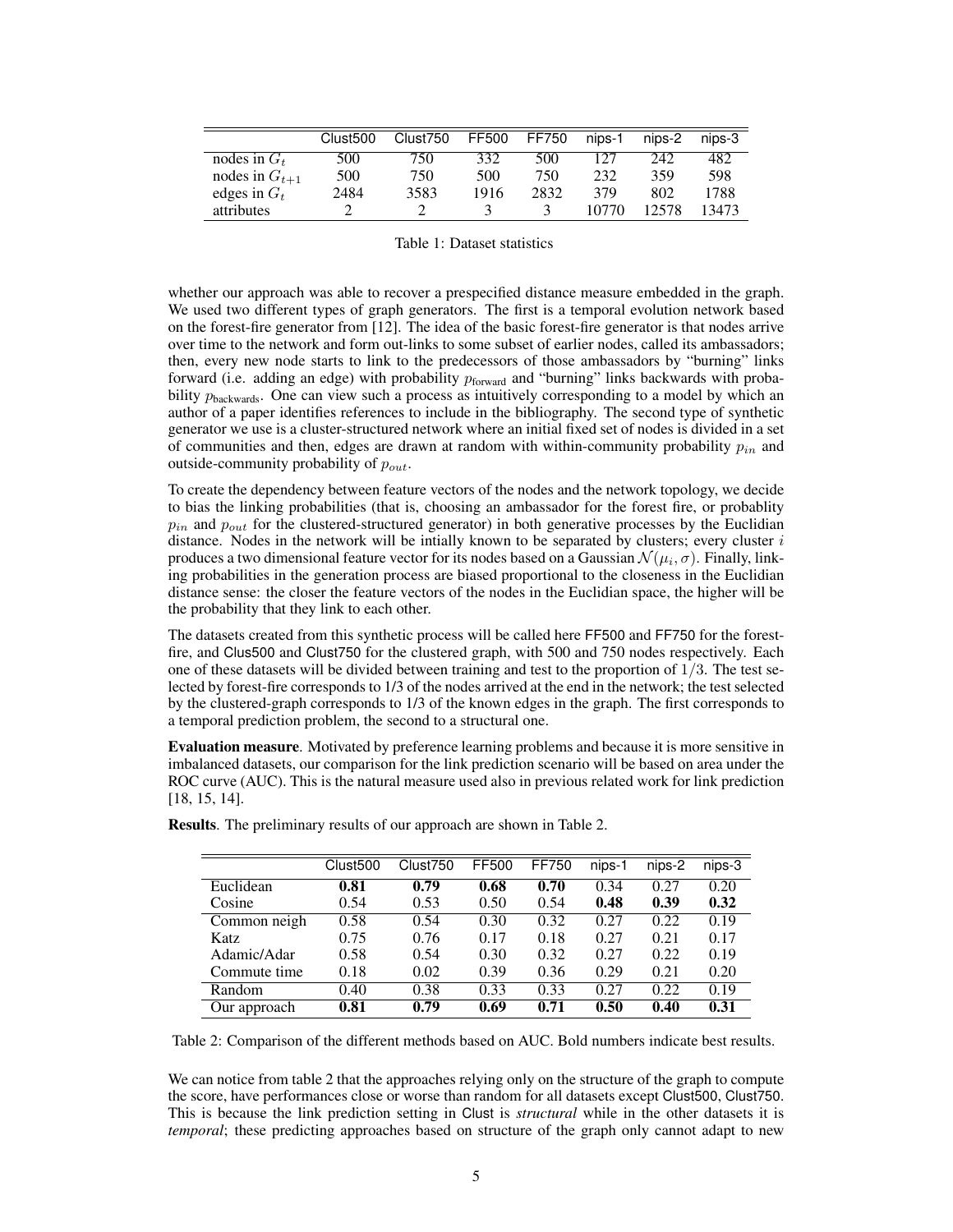nodes that have not been observed during training time. We note that our approach performance for the synthetic datasets is very close to that of using only the Euclidean distance as ranking function. This can be explained by the fact that the dependencies in those datasets are fixed by construction by the Euclidean distances between the feature vectors associated with the nodes. On the other hand on the nips datasets, where the nodes are represented by bag-of-words the performance is closer to the one of using only the Cosine similarity measure between the nodes to rank their affinities. Experiments on a higher scale need to be performed in order to see if our approach can improve with respect to approaches using only the feature space. We can however note that our approach seems to learn each time the correct distance.

## 5 Conclusions

This paper deals with the problem of link prediction in graphs. Our approach is based on learning a preference score between pairs of nodes, indicating their (mutual) affinity given the current network configuration and the content of the nodes. We proposed a modelisation of the link prediction problem as a learning to rank link preferences based on the features of the nodes with the partial feedback of the structure (edges and shortest paths) observed in the graph at training time. As in previous related work, we assume there is a latent space in which the features of the nodes reside, and links are formed based on the unknown distances between nodes in this latent space. We propose therefore a way to learn this distance function via supervision of the structure observed in the graph. The advantage of our approach over current solutions is that the link prediction problem becomes natural also in the temporal setting scenario, where new nodes might be arriving in the test time. Preliminary experiments are encouraging: our algorithm is able to learn the correct distance function in synthetic networks and it outperforms several baselines in real networks.

### References

- [1] Evrim Acar, Daniel M. Dunlavy, and Tamara G. Kolda. Link prediction on evolving data using matrix and tensor factorizations. In *Proceedings of the 2009 IEEE International Conference on Data Mining Workshops*, ICDMW '09, pages 262–269, 2009.
- [2] J. Bromley, I. Guyon, Y. LeCun, E. Sackinger, and R. Shah. Signature Verification using a Siamese Time Delay Neural Network. In *Advances in Neural Information Processing Systems 6*, 1993.
- [3] C.J.C. Burges, T. Shaked, E. Renshaw, A. Lazier, M. Deeds, N. Hamilton, and G.N. Hullender. Learning to rank using gradient descent. In *ICML*, pages 89–96, 2005.
- [4] S. Chopra, R. Hadsell, and Y. LeCun. Learning a Similarity Metric Discriminatively, with Application to Face Verification. In *Proc. of Computer Vision and Pattern Recognition Conference*, 2005.
- [5] Johannes Fürnkranz and Eyke Hüllermeier. Preference learning: An introduction. In Johannes Fürnkranz and Eyke Hüllermeier, editors, *Preference Learning*, pages 1–17. Springer-Verlag, 2010.
- [6] Johannes Fürnkranz and Eyke Hüllermeier. Preference learning and ranking by pairwise comparison. In Johannes Fürnkranz and Eyke Hüllermeier, editors, *Preference Learning*, pages 65–82. Springer-Verlag, 2010.
- [7] D. Grangier and S. Bengio. Exploiting hyperlinks to learn a retrieval model. In *NIPS Workshop on Learning to Rank*, 2005.
- [8] Leo Katz. A new status index derived from sociometric analysis. *Psychometrika*, 18(1):39–43, March 1953.
- [9] Myunghwan Kim and Jure Leskovec. The network completion problem: Inferring missing nodes and edges in networks. In *SDM*, pages 47–58, 2011.
- [10] Yehuda Koren, Robert Bell, and Chris Volinsky. Matrix factorization techniques for recommender systems. *Computer*, 42:30–37, August 2009.
- [11] Jérôme Kunegis and Andreas Lommatzsch. Learning spectral graph transformations for link prediction. In *ICML*, page 71, 2009.